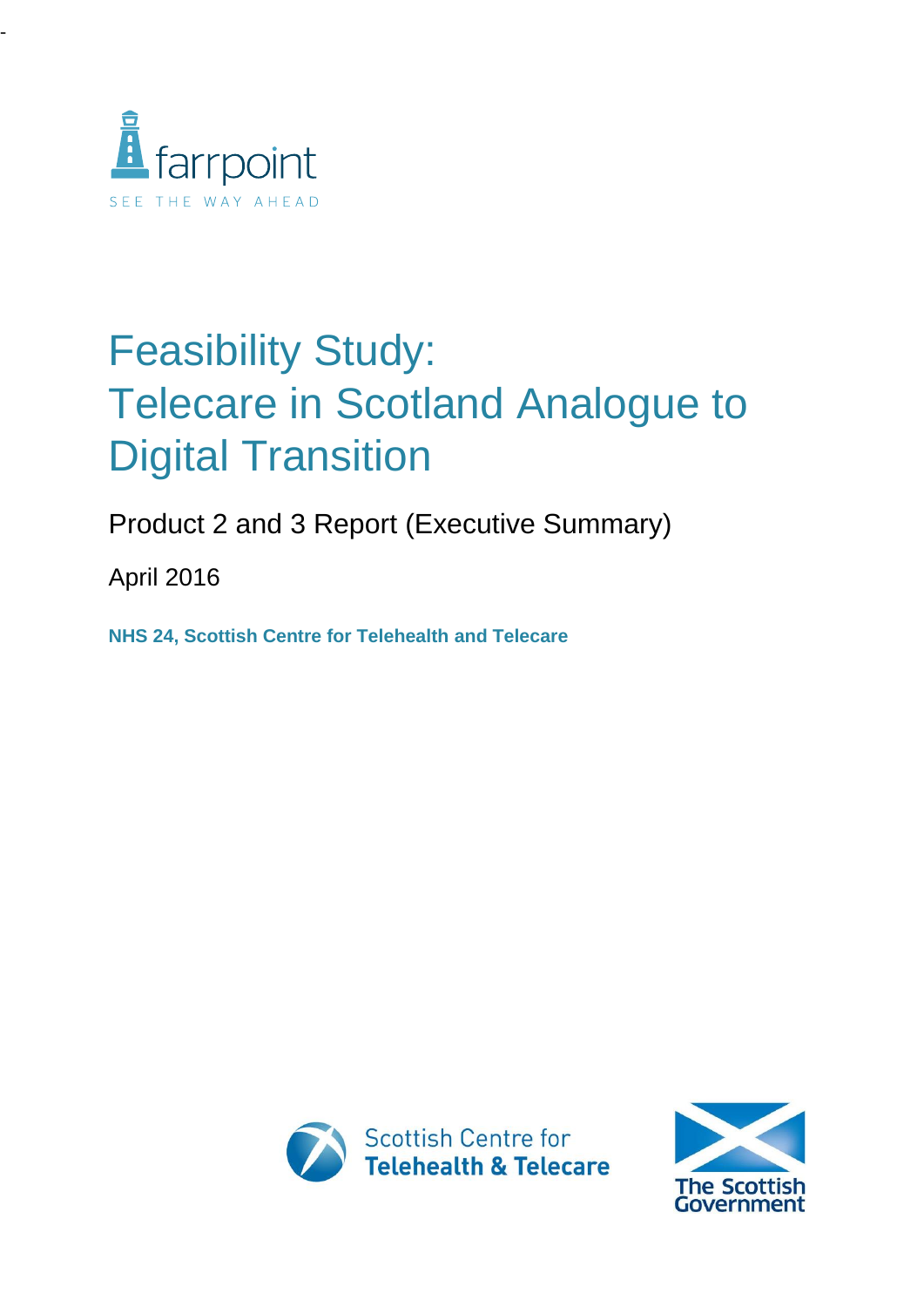#### Copyright © 2016

This report was commissioned by NHS 24 on behalf of the Scottish Government's Technology Enabled Care Programme.

FarrPoint Ltd has produced the information contained herein for NHS24. The ownership, use and disclosure of this information are subject to the Terms and Conditions contained in the contract between FarrPoint Ltd and NHS24, under which it was prepared.

| Revision         | Description                                           | Author | Checked | Reviewed | Authorised | Date       |
|------------------|-------------------------------------------------------|--------|---------|----------|------------|------------|
| 1.0              | Initial draft for comment                             | RP/AP  | AM      | AΡ       | <b>RP</b>  | 18/03/2016 |
| 2.0              | Updated following client<br>comments on initial draft | RP     | AP      | AΡ       | <b>RP</b>  | 20/04/2016 |
| 3.0 <sub>2</sub> | Formatting changes                                    | RP     | ΑP      | AΡ       | <b>RP</b>  | 25/07/2016 |
|                  |                                                       |        |         |          |            |            |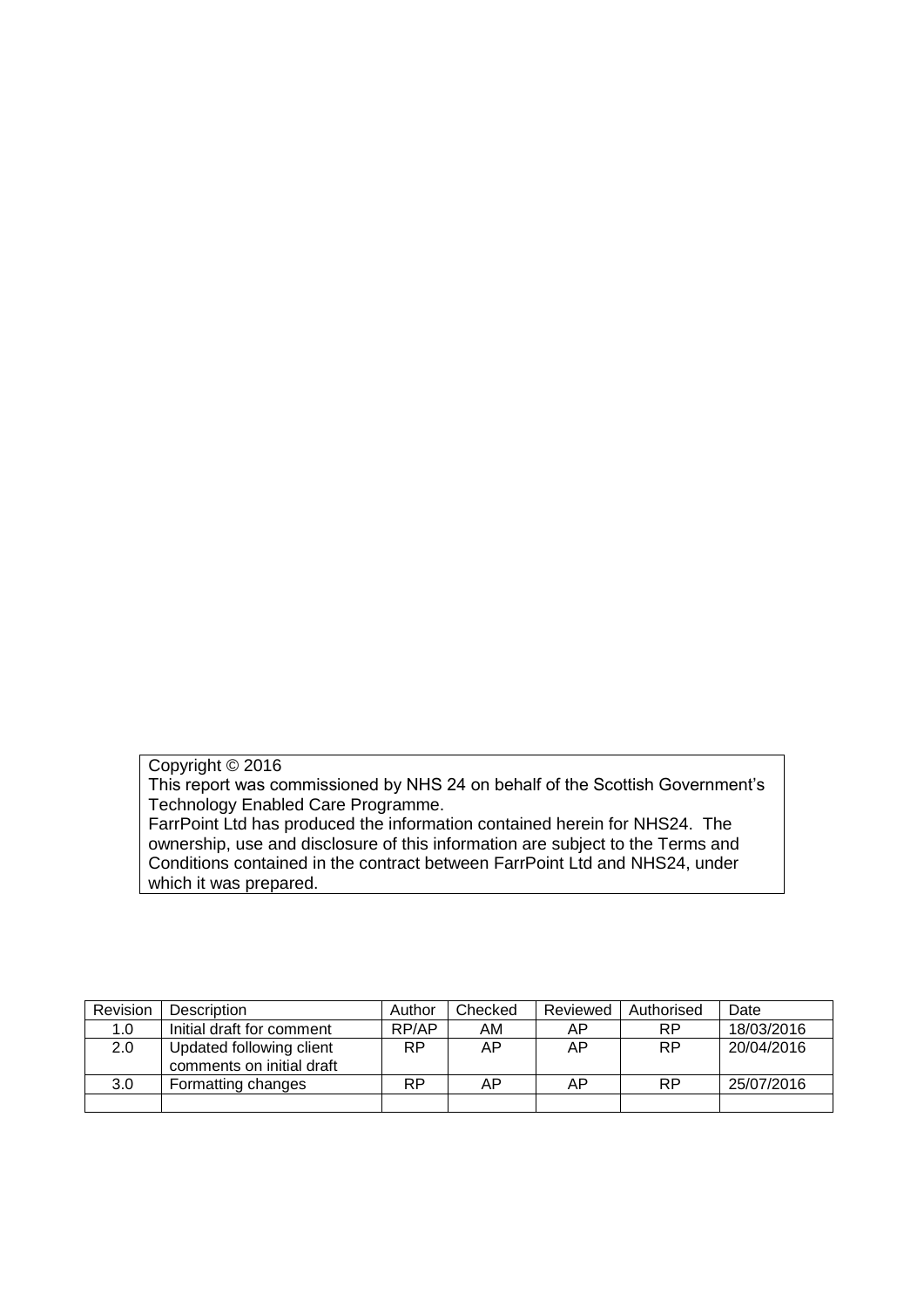### **1. Executive Summary**

The Scottish Government, via The Scottish Centre for Telehealth and Telecare, has commissioned FarrPoint to undertake a feasibility study to investigate the transition of telecare within Scotland from analogue to digital technology.

In completing this feasibility study, a number of products were agreed as deliverables:

- Product 1 Evidence Base and Profile;
- Product 2 Implementation Guide;
- Product 3 Pilot Site Design.

It was agreed that Products 2 and 3 should be combined. This report details the findings of the combined Products 2 and 3.

#### **Digital Telecare Implementation**

It is assumed that Digital Telecare will be deployed in Scotland, given the likely decommission of analogue telephony services at some point in the future, and because digital technology is required to support increased numbers of telecare users and evolution of the telecare service offering. These issues were examined in more detail in the Product 1 report.

It is recommended that the implementation of Digital Telecare is completed in two phases: a **Rollout Phase** and a **Consolidation Phase**.

Recognising that a shift to Digital Telecare is a significant undertaking in terms of cost, effort, and operational change, the scope of the initial **Rollout Phase** is limited to shifting existing analogue telecare services to a digital platform **on a like-for-like basis**. For planning purposes, it is assumed that **the Rollout Phase is likely to take around 5 years** to move all Telecare Alarm Receiving Centres (ARCs) and users to digital technology.

During the Rollout Phase, digital ARCs will be established and service users' equipment will be replaced by digital equivalents. Given the large amount of deployed equipment in users' homes the process of migrating this to digital is likely to take some time to complete meaning that **there will be a period of 'dual running' where ARCs have a mix of digital and analogue users**.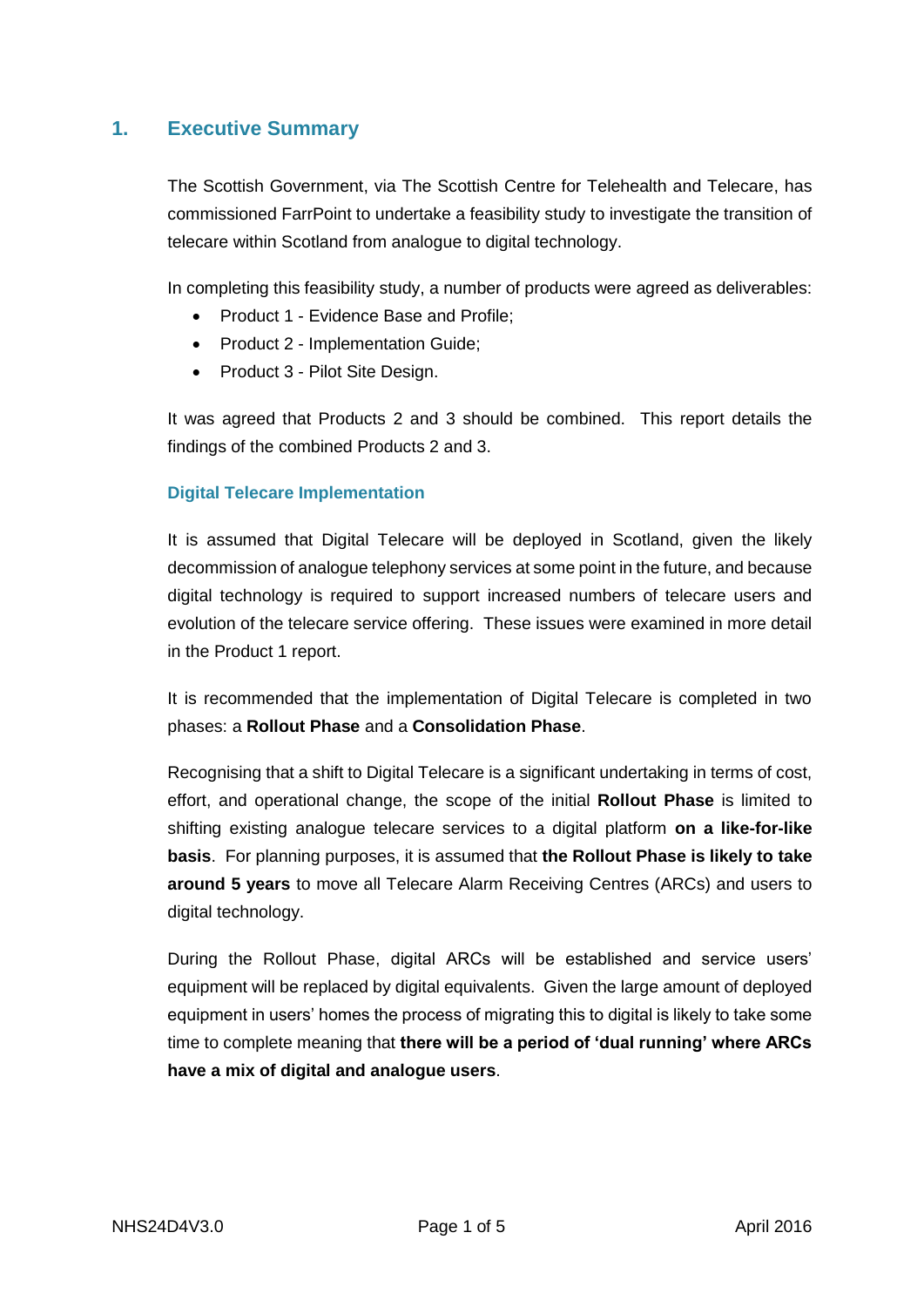As the Rollout Phase is focussed on shifting existing telecare services to a digital platform on a like-for-like basis, **only a subset of the identified Digital Telecare benefits** (detailed in Appendix B) **will be delivered by this phase**. The phase should be viewed as **putting a scalable, flexible, digital platform in place that future proofs telecare services** and has the potential to deliver significant further benefits. These further benefits are obtained during the **Consolidation Phase.**

The **Consolidation Phase is where the full benefits of Digital Telecare are obtained.** The phase is, in reality, likely to take the form of **a continual incremental development process** where new Digital Telecare offerings are added over time to the scope of the services provided to users. Services will be added to the Digital Telecare offering once it is established that they offer a benefit to service users and/or service providers. The process of developing and evaluating potential new Digital Telecare services over time is likely to be completed through small scale pilot projects, similar to the approach being undertaken via a number of initiatives presently.

**The transition of telecare to digital technology means that the current distinction between telecare, telehealth and other areas of Technology Enabled Care (TEC) will become increasingly artificial.** In the longer term it is likely that the different areas of TEC will converge to a single digital platform in service users' homes. This platform will be used to deliver a wide range of health and care applications, of which telecare will be only one.

#### **Digital Telecare Deployment Model**

The implementation approach detailed above is independent of the model used to deploy Digital Telecare. Three deployment models are examined in this report:

- **No Migration to Digital:** The "do nothing" option where the existing analogue systems are retained. This approach is included as a benchmark against which other options can be compared.
- **Standalone Digital:** The existing number and location of ARCs is unchanged but each is individually migrated over time to a Digital Telecare solution.
- **Clustered Digital:** ARCs are 'clustered', offering services for a number of organisations. Each of the clustered ARCs is migrated to a Digital Telecare solution. There are a number of ways of clustering ARCs; the approach examined is the 'Shared Agent' approach where an existing ARC provides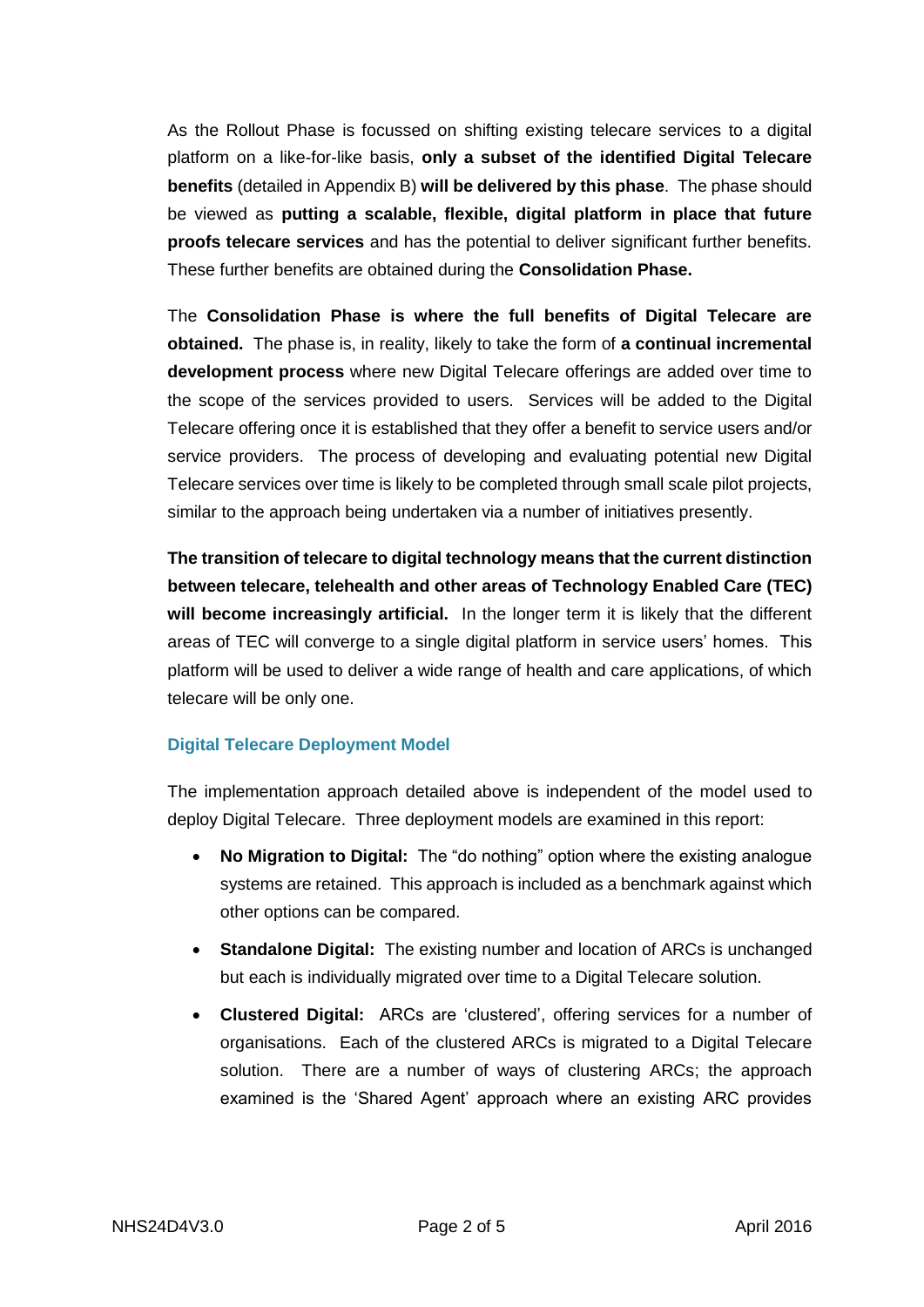alarm/call answering services on behalf of a number of others. Existing response service arrangements remain unchanged.

## **Both digital models put in place a scalable, flexible, platform that is able to scale to cope with increased user numbers and offer a range of new and innovative services.**

Both digital models also have associated benefits and issues. The clustered option has lower costs, is more efficient and is better able to offer a full range of advanced and shared services. However, the standalone model involves the least operational change and may be more palatable at a local level.

**The deployment of Digital Telecare can be used as an opportunity to standardise telecare technology, telecare services, and to ensure high quality service standards and robust reporting / management information arrangements.** Although this potentially delivers significant operational benefits, it is a change to the more localised arrangements currently in place and it will take political will, time and effort to develop these standards.

The estimated annual costs for each of the deployment approaches for all existing public sector ARCs in Scotland are as follows (cost models are at Appendix C):

- No Migration to Digital: £ 14,231,060
- Standalone Digital Deployment: £ 21,477,700
- Clustered Digital Deployment: £ 18,614,800

These costs are for the running costs of the ARC and all equipment, including equipment in user's homes. The costs exclude response services and any income to service providers through charges to service users.

Both digital deployment options have a higher estimated cost than that for delivering existing analogue services. This additional cost is almost wholly associated with providing digital connectivity to service users' homes. This connectivity is assumed to be delivered using mobile telephone networks during the Rollout Phase. The clustered digital deployment model has lower costs that the standalone model as a result of the efficiencies associated with the sharing of ARCs. The model assumes that three existing ARCs merge into a single clustered ARC.

The choice between the digital deployment models is not going to be made on a technology basis as technology is equally able to support either approach. Instead,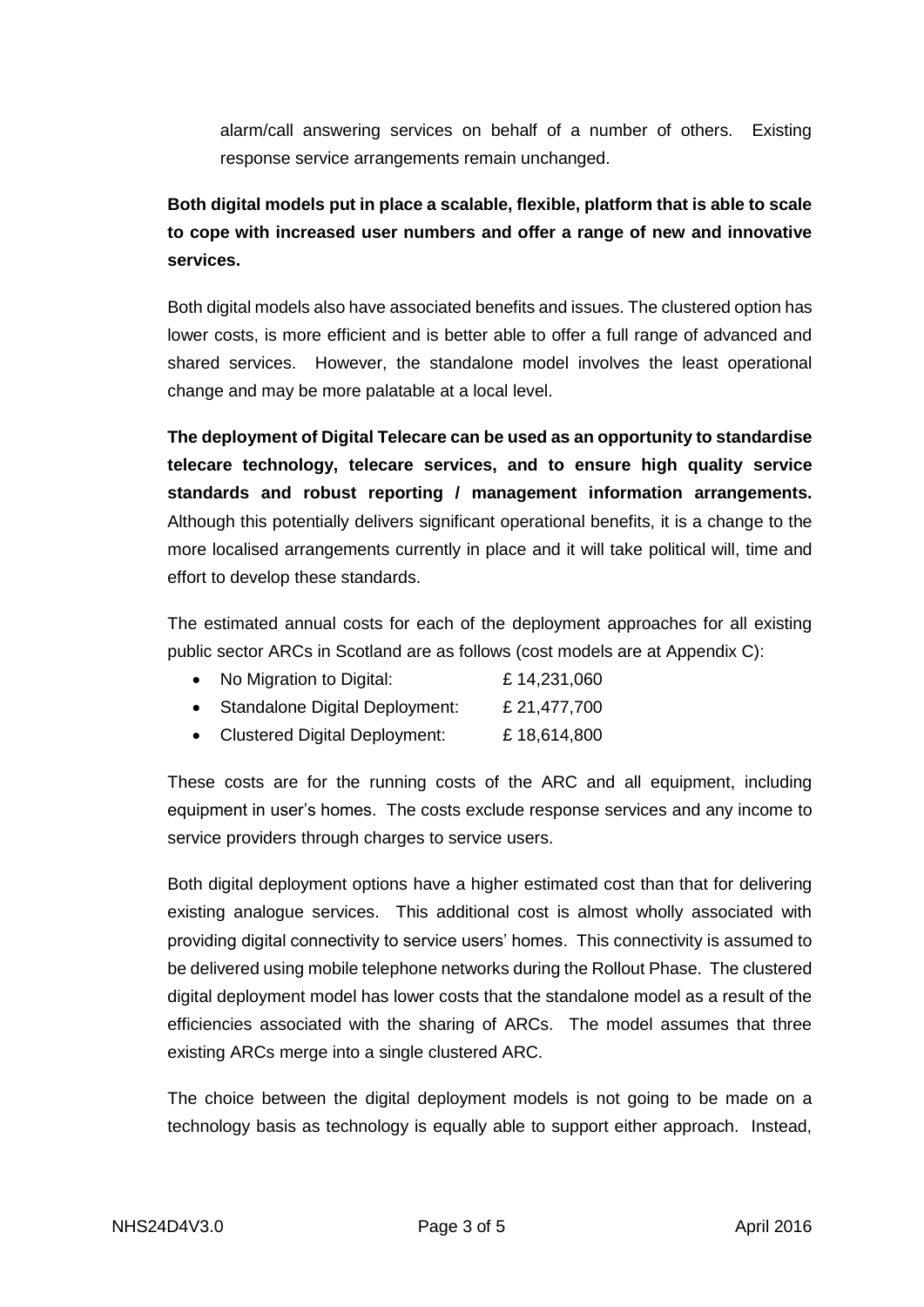the decision will be based on a financial basis and the willingness and ability of existing telecare service providers to adopt a clustered approach. **For this reason, this report does not recommend which digital deployment approach is most suitable and instead provides supporting information to allow a decision on the most suitable approach to be made**.

#### **Pilot Projects and Next Steps**

This report contains a series of suggested next steps to progress the planning and implementation of Digital Telecare. These next steps include the establishment of a series of Pilot Projects.

Pilot projects are required to validate the benefits of Digital Telecare and the proposed implementation approach. Four objectives for the pilot projects are defined:

- Validate the benefits to service user and care provider from 'Standard' Digital Telecare Services;
- Demonstrate the potential benefits to service users and care providers from 'Advanced' Digital Telecare Services;
- Validate and inform guidelines on the Digital Telecare implementation approach;
- Demonstrate the viability and benefits associated with ARC clustering.

It is noted that it is unlikely that a single pilot will be able to test/prove all of these objectives and so multiple projects are likely to be required. It is also noted that a number of the pilot objectives may be met by projects being funded as part of the existing TEC programme.

Pilot projects should be completed over a period of at least six months and be regularly reviewed by the TEC team throughout their duration in order to gain early feedback and to provide the opportunity to adapt the projects as required.

In addition to the pilot projects, a number of key issues and questions have been identified that will influence the definition and implementation of Digital Telecare. Arrangements should be put in place to further understand and address / monitor these key issues/questions:

**Clustering:** The viability of the clustered ARC approach needs to be established as does the extent of clustering that is achievable and optimal.